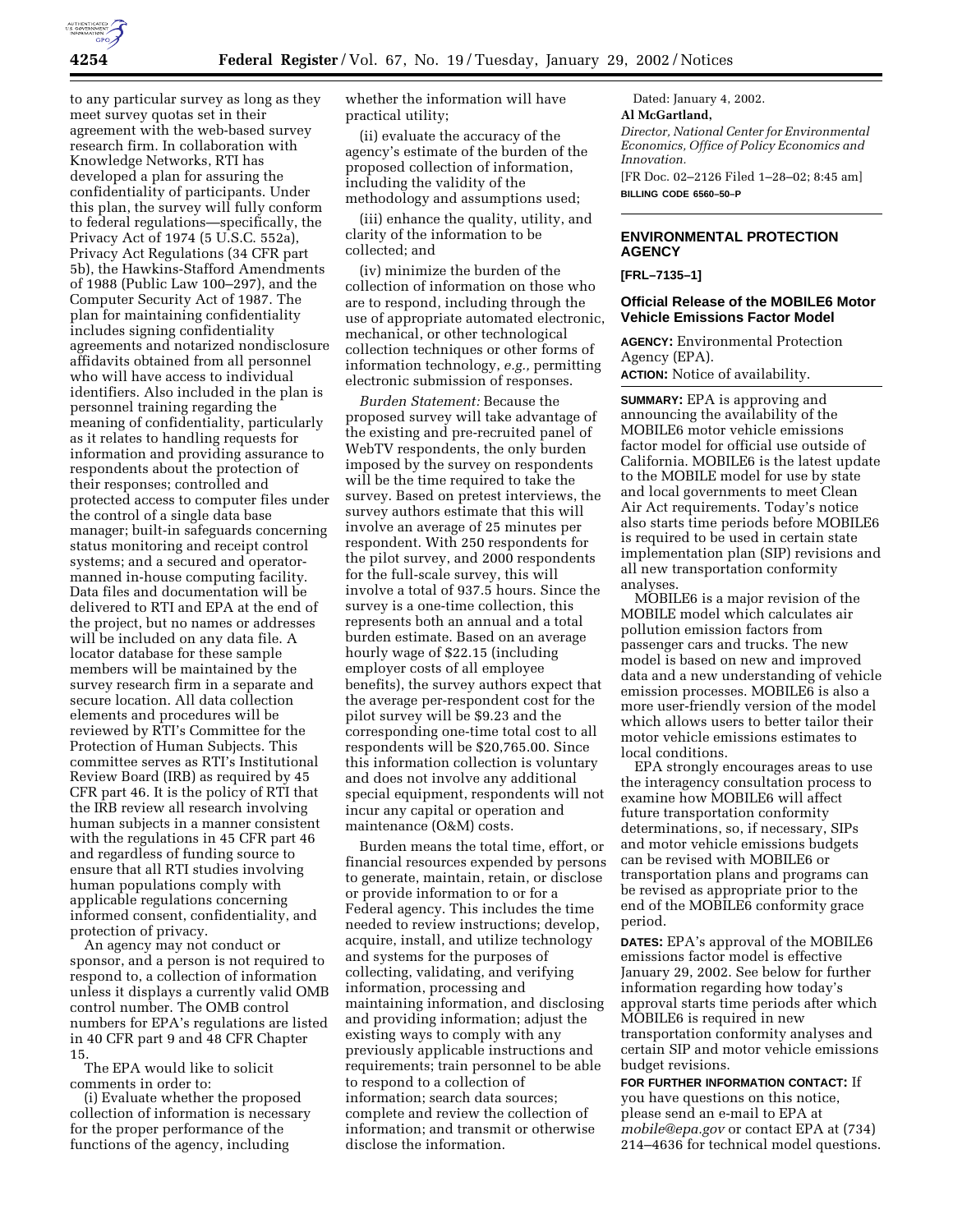### **SUPPLEMENTARY INFORMATION:**

# **Availability of MOBILE6 and Support Materials**

Copies of the official version of the MOBILE6 model are available on EPA's MOBILE Web site, *http://www.epa.gov/ otaq/m6.htm.* The MOBILE Web site also contains the following support materials for implementing the new model: a detailed MOBILE6 User's Guide; MOBILE6 training materials; EPA's ''Policy Guidance on the Use of MOBILE6 for SIP Development and Transportation Conformity'; EPA's ''Technical Guidance on the Use of MOBILE6 for Emission Inventory Preparation'; and a list of Frequently Asked Questions about MOBILE6. EPA will continue to update this website in the future as other MOBILE6 support materials are developed.

Individuals who wish to receive EPA announcements related to the MOBILE model should subscribe to the EPA-MOBILENEWS e-mail listserver. To subscribe to the EPA-MOBILENEWS listserver, write the following in the body of the e-mail message: subscribe EPA-MOBILENEWS FIRSTNAME LASTNAME where FIRSTNAME and LASTNAME is your name (for example: John Smith) and send the e-mail to the EPA Listserver at

*listserver@unixmail.rtpnc.epa.gov.*

Your e-mail address will then be added to the list of subscribers and a confirmation message will be sent to your e-mail address. Whenever a message is posted to the EPA-MOBILENEWS listserver by the listserver owner (the Assessment and Standards Division of the EPA Office of Transportation and Air Quality), a copy of that message will be sent to every person who has subscribed.

You can remove yourself from the list by sending another message to the listserver address. This message must be sent from the same e-mail address that you used to subscribe, and should contain the message: unsubscribe EPA-MOBILENEWS

#### **Availability of Related SIP Policies**

In November 1999, EPA issued two memoranda articulating the policy for use of interim MOBILE5-based Tier 2 estimates and subsequent MOBILE6 SIP revisions. These memoranda are discussed in question 3 of EPA's ''Policy Guidance on the Use of MOBILE6 for SIP Development and Transportation Conformity.'' Copies of the memoranda are available at EPA's transportation conformity Web site, *http:// www.epa.gov/otaq/transp/traqconf.htm.*

## **I. What Is MOBILE6?**

MOBILE is an EPA emissions factor model for estimating pollution from onroad motor vehicles in states outside of California. MOBILE calculates emissions of volatile organic compounds (VOCs), nitrogen oxides  $(NO<sub>X</sub>)$  and carbon monoxide  $(CO)$  from passenger cars, motorcycles, buses, and light-duty and heavy-duty trucks. The model accounts for the emission impacts of factors such as changes in vehicle emission standards, changes in vehicle populations and activity, and variation in local conditions such as temperature, humidity, fuel quality, and air quality programs.

MOBILE is used to calculate current and future inventories of motor vehicle emissions at the national and local level. These inventories are used to make decisions about air pollution policies and programs at the local, state and national level. Inventories based on MOBILE are also used to meet the federal Clean Air Act's state implementation plan (SIP) and transportation conformity requirements.

MOBILE6 is the first major update of the MOBILE model since 1993. The MOBILE model was first developed in 1978. It has been updated many times to reflect changes in the vehicle fleet and fuels, to incorporate EPA's growing understanding of vehicle emissions, and to cover new emissions regulations and modeling needs. Although some minor updates were made in 1996 with the release of MOBILE5b, MOBILE6 is the first major revision to MOBILE since MOBILE5a was released in 1993.

EPA produced 48 technical reports explaining the data and analysis behind the MOBILE6 estimates and the methods in the model. State and local governments, industry, academia, and the general public were previously offered an opportunity to comment on MOBILE6 technical reports, which are currently posted on EPA's MOBILE6 Web site *http://www.epa.gov/otaq/ m6.htm*.

MOBILE6 provides many more options for users to incorporate local inputs than were possible in MOBILE5a or MOBILE5b. These new options are provided for implementers to use if desired, and MOBILE6 defaults are appropriate when local information is not available for MOBILE6 purposes. Users now have the option to adapt MOBILE to local conditions and model special situations that are not reflected in the model's defaults. MOBILE6 also has an updated structure that allows users to create result files with emissions by hour of the day, and to segregate start and running emissions.

The new output uses standard database formats to allow users to easily postprocess their results. These features will be useful for entering the emissions data into air quality models and other tools that make use of motor vehicle emission inventories. For further information regarding operating MOBILE6, please refer to the MOBILE6 User's Guide and EPA's ''Technical Guidance on the Use of MOBILE6 for Emission Inventory Preparation.'' Please see *Availability of MOBILE6 and Support Materials* for how to obtain these documents.

## **II. SIP Policy for MOBILE6**

EPA has articulated its policy regarding the use of MOBILE6 in SIP development in its ''Policy Guidance on the Use of MOBILE6 for SIP Development and Transportation Conformity.'' Today's notice highlights certain aspects of the guidance, but state and local governments should refer to the guidance for more detailed information on how and when to use MOBILE6 in attainment and maintenance SIPs, inventory updates, and other SIP submission requirements. See *Availability of Related SIP Policies* to obtain the MOBILE6 policy guidance.

Although MOBILE6 should be used in SIP development as expeditiously as possible, EPA also recognizes the time and level of effort that States have already undertaken in SIP development with MOBILE5. States that have already submitted SIPs or will submit SIPs shortly after EPA's approval of MOBILE6 are not required to revise these SIPs simply because a new motor vehicle emissions model is now available. States can choose to use MOBILE6 in these SIPs, for example, if it is determined that future conformity determinations would be ensured through such a SIP revision. However, EPA does not believe that a State's use of MOBILE5 should be an obstacle to EPA approval for SIPs that have been or will soon be submitted, assuming that such SIPs are otherwise approvable and significant SIP work has already occurred (*e.g.,* attainment modeling for an attainment SIP has already been completed with MOBILE5). It would be unreasonable to require States to revise these SIPs with MOBILE6 since significant work has already occurred, and EPA intends to act on these SIPs in a timely manner.

States should use MOBILE6 where SIP development is in its initial stages or hasn't progressed far enough along that switching to MOBILE6 would create a significantly adverse impact on State resources. For example, SIPs that will be submitted later in 2002 should be based on MOBILE6 since there is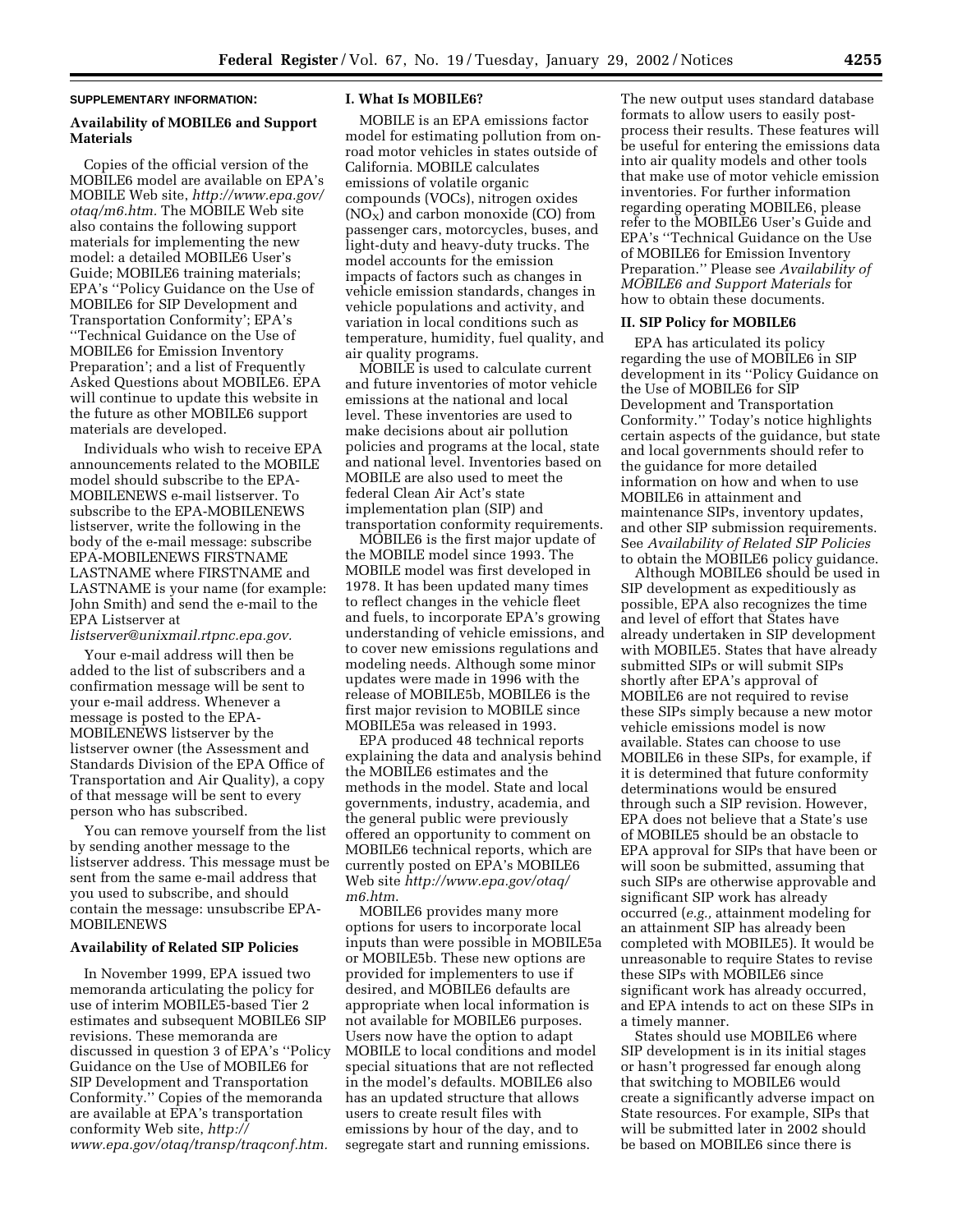adequate time to incorporate the new model's results. MOBILE6 should be incorporated into these SIPs since MOBILE6's emissions estimates are based on the best information currently available, as required by Clean Air Act section 172(c)(3) and 40 CFR 51.112(a)(1).

In addition, SIPs that EPA has already approved are not required to be revised in most areas now that EPA has approved MOBILE6. As discussed below, there are exceptions for certain nonattainment and maintenance areas that have included interim MOBILE5 based estimates of the federal Tier 2 vehicle and fuel standards (65 FR 6698).

In November of 1999, EPA issued two memoranda<sup>1</sup> to articulate its policy regarding States that incorporated MOBILE5-based interim Tier 2 standard benefits into their SIPs and motor vehicle emissions budgets (''budgets''). Although these memoranda primarily targeted certain serious and severe ozone nonattainment areas, EPA has implemented this policy in all other areas that have made use of federal Tier 2 benefits in air quality plans from EPA's April 2000 MOBILE5 guidance, ''MOBILE5 Information Sheet #8: Tier 2 Benefits Using MOBILE5.''

All States whose attainment demonstrations or maintenance plans include interim estimates of the Tier 2 standards have committed to revise and resubmit their budgets within either 1 or 2 years of the final release of MOBILE6 in order to gain SIP approval. States that committed to revise their budgets within 2 years after MOBILE6 is released also committed that conformity will not be determined during the second year unless there are adequate SIP budgets in place that were developed using MOBILE6. The effective date of today's **Federal Register** notice will constitute the start of the 1 or 2-year time periods for these SIP revisions. SIP revisions are due by January 29, 2003, for States that committed to revise budgets within one year of MOBILE6's release. SIP revisions are due by January 29, 2004, for States that committed to revise budgets within two years of MOBILE6's release.

## **III. Transportation Conformity Policy for MOBILE6**

Transportation conformity is a Clean Air Act requirement to ensure that

federally supported highway and transit activities are consistent with (''conform to'') the SIP. Conformity to a SIP means that a transportation activity will not cause or contribute to new air pollution violations; worsen existing violations; or delay timely attainment of federal air quality standards.

The transportation conformity rule (40 CFR part 93) requires that conformity analyses be based on the latest motor vehicle emissions model approved by EPA. Section 176(c)(1) of the Clean Air Act states that ''. . . [t]he determination of conformity shall be based on the most recent estimates of emissions, and such estimates shall be determined from the most recent population, employment, travel, and congestion estimates. . . .'' When we approve a new emissions model such as MOBILE6, a grace period is established before the model is required for conformity analyses. The conformity rule provides for a grace period for new emissions models of between 3–24 months.

EPA articulated its intentions for establishing the length of a conformity grace period in the preamble to the 1993 transportation conformity rule (58 FR 62211):

EPA and [the Department of Transportation (DOT)] will consider extending the grace period if the effects of the new emissions model are so significant that previous SIP demonstrations of what emission levels are consistent with attainment would be substantially affected. In such cases, States should have an opportunity to revise their SIPs before MPOs must use the model's new emissions factors.

In consultation with the DOT, EPA considers many factors in establishing the length of the grace period, including the degree of change in emissions models and the effects of the new model on the transportation planning process (40 CFR 93.111).

Upon consideration of all of these factors, EPA is establishing a 2-year grace period, which begins today and ends on January 29, 2004, before MOBILE6 is required for new conformity analyses in most cases. During this grace period, areas should use the interagency consultation process to examine how MOBILE6 will impact their future conformity determinations.

However, the grace period will be shorter than 2 years for a given pollutant if an area revises its SIP and budgets with MOBILE6 and such budgets become applicable for conformity purposes prior to the end of the 2-year grace period. For example, if an area revises a previously submitted (but not approved) MOBILE5-based ozone SIP with MOBILE6 and EPA finds the

revised MOBILE6 budgets adequate for conformity, such budgets would apply for conformity on the effective date of the **Federal Register** notice announcing EPA's adequacy finding. In this example, if an area was in nonattainment for ozone and CO, the MOBILE6 grace period would end for ozone once EPA found the new MOBILE6-based ozone SIP budgets adequate, but MOBILE5 could continue to be used for CO conformity determinations until the end of the general MOBILE6 grace period.

During the grace period, areas can use an approved version of MOBILE5 2 for conformity determinations or choose to use MOBILE6 on a faster time frame. When the grace period ends on January 29, 2004, MOBILE6 will become the only approved motor vehicle emissions model for new transportation conformity analyses outside of California. In general, this means that all new VOC,  $NO<sub>X</sub>$ , and CO conformity analyses started after the end of the 2 year grace period must be based on MOBILE6, even if the SIP is based on an earlier version of the MOBILE model. As discussed above, the grace period for new conformity analyses would be shorter for a given pollutant if an area revised its SIP and budgets with MOBILE6 for such pollutant and such budgets became applicable for conformity purposes prior to the end of the 2-year grace period. EPA strongly encourages areas to use the consultation process to examine how MOBILE6 will affect future conformity determinations, so, if necessary, SIPs and budgets can be revised with MOBILE6 or transportation plans and programs can be revised as appropriate prior to the end of the grace period.

For consistency purposes, EPA encourages areas that have incorporated interim MOBILE5-based Tier 2 estimates into their SIPs to continue to use MOBILE5 (instead of MOBILE6) for conformity analyses until new MOBILE6 budgets are submitted and found adequate (unless the grace period ends before this occurs). These areas have committed to submit SIP revisions within 1–2 years of MOBILE6's release, therefore conformity budgets based on MOBILE6 should be in place by the end of the grace period.

Finally, the conformity rule provides some flexibility for analyses that are started before or during the grace period. Regional conformity analyses

<sup>1</sup>November 3, 1999 EPA memorandum entitled, ''Guidance on Motor Vehicle Emissions Budgets in One-Hour Ozone Attainment Demonstrations,'' and November 8, 1999 EPA memorandum entitled, ''1- Hour Ozone Attainment Demonstrations and Tier 2/ Sulfur Rulemaking.'' Please see *Availability of Related SIP Policies* for how to obtain these memoranda.

<sup>2</sup>Please refer to EPA's Office of Transportation and Air Quality's August 11, 1997 memorandum entitled, ''Summary of Comments on and Guidance for Use of MOBILE5b,'' which describes our policy on when MOBILE5a or 5b can be used in conformity determinations.